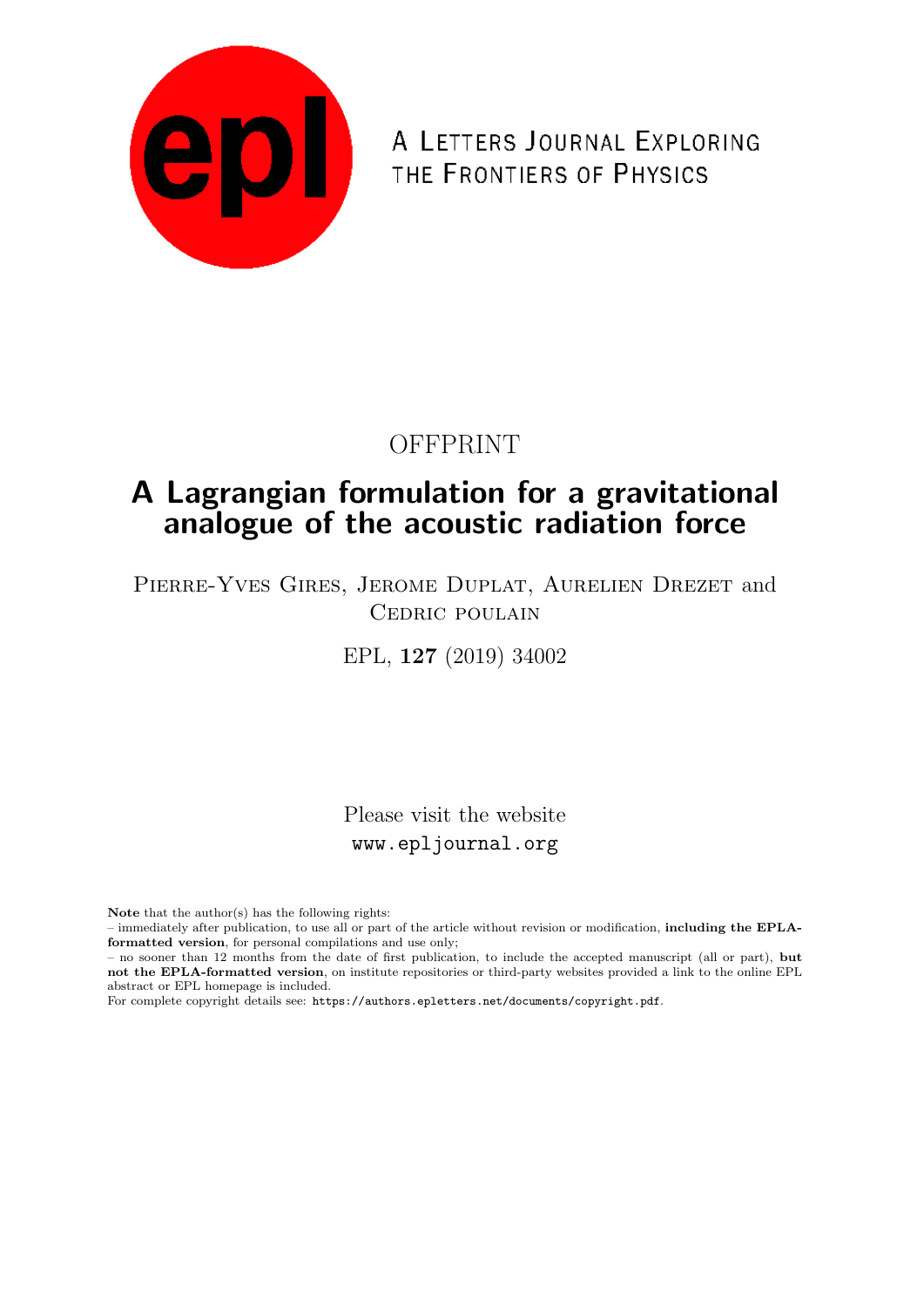# THE FRONTIERS OF PHYSICS AN INVITATION TO SUBMIT YOUR WORK

A LETTERS JOURNAL EXPLORING

epljournal.org

### The Editorial Board invites you to submit your Letters to EPL

Choose EPL, and you'll be published alongside original, innovative Letters in all areas of physics. The broad scope of the journal means your work will be read by researchers in a variety of fields; from condensed matter, to statistical physics, plasma and fusion sciences, astrophysics, and more.

Not only that, but your work will be accessible immediately in over 3,300 institutions worldwide. And thanks to EPL's green open access policy you can make it available to everyone on your institutional repository after just 12 months.

#### Run by active scientists, for scientists

Your work will be read by a member of our active and international Editorial Board, led by Bart Van Tiggelen. Plus, any profits made by EPL go back into the societies that own it, meaning your work will support outreach, education, and innovation in physics worldwide.



epljournal.org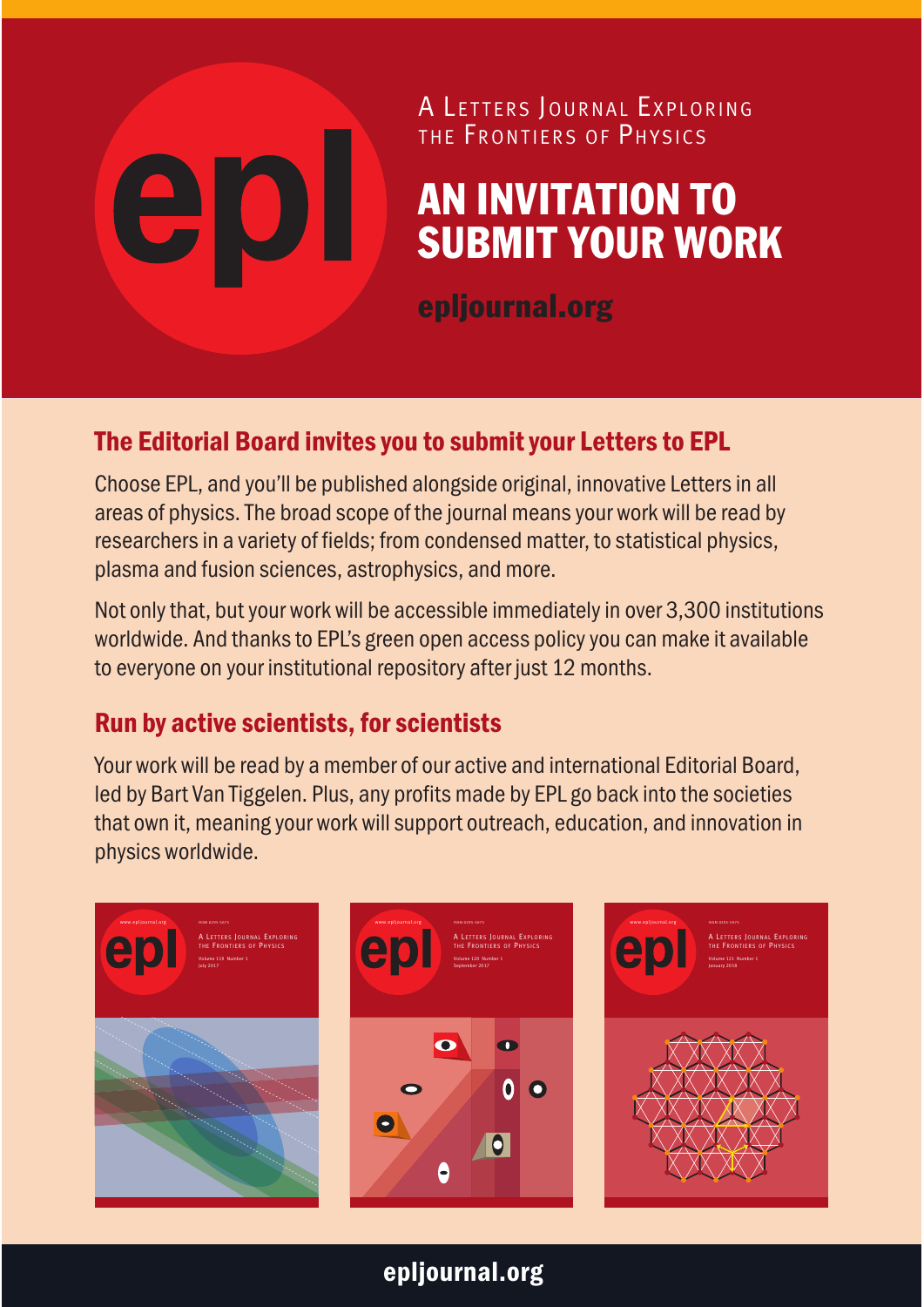A LETTERS JOURNAL EXPLORING EXPRESS AND THE RESERVE ENDING: THE RESERVE ENDING: THE RESERVE ENDING: THE FRONTIERS OF PHYSICS









*We greatly appreciate the efficient, professional and rapid processing of our paper by your team.*

Cong Lin Shanghai University

#### Four good reasons to publish with EPL

International reach – more than 3,300 institutions have access to EPL globally, enabling your work to be read by your peers in more than 90 countries. 1



**Exceptional peer review**  $-\gamma$  your paper will be handled by one of the 60+ co-editors, who are experts in their fields. They oversee the entire peer-review process, from selection of the referees to making all final acceptance decisions.



**Fast publication** – you will receive a quick and efficient service; the median time from submission to acceptance is 75 days, with an additional 20 days from acceptance to online publication.



Green and gold open access – your Letter in EPL will be published on a green open access basis. If you are required to publish using gold open access, we also offer this service for a one-off author payment. The Article Processing Charge (APC) is currently €1,400.

Details on preparing, submitting and tracking the progress of your manuscript from submission to acceptance are available on the EPL submission website, epletters.net.

If you would like further information about our author service or EPL in general, please visit epljournal.org or e-mail us at info@epljournal.org.

#### EPL is published in partnership with:







European Physical Society Società Italiana di Fisica **EDP Sciences** IOP Publishing

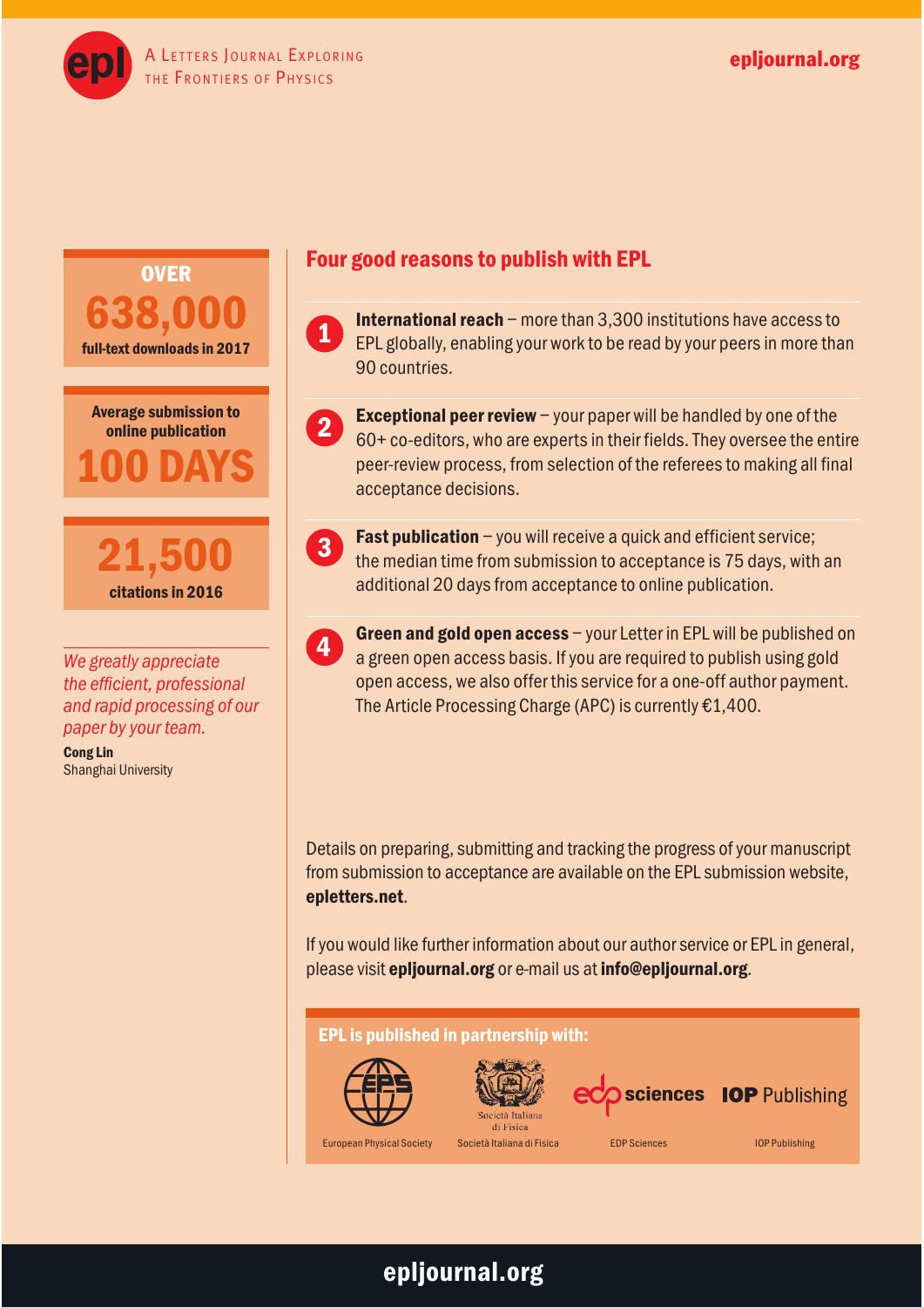

EPL, 127 (2019) 34002 www.epljournal.org doi: 10.1209/0295-5075/127/34002

## A Lagrangian formulation for a gravitational analogue of the acoustic radiation force

PIERRE-YVES GIRES<sup>1</sup>, JEROME DUPLAT<sup>2</sup>, AURELIEN DREZET<sup>3</sup> and CEDRIC POULAIN<sup>1,3</sup>

<sup>1</sup> Univ. Grenoble Alpes, CEA, LETI - F-38000 Grenoble, France

<sup>2</sup> Univ. Grenoble Alpes, IRIG-DSBT - F-38000 Grenoble, France

<sup>3</sup> Univ. Grenoble Alpes, CNRS, Grenoble INP, Institut Néel - F-38000 Grenoble, France

received 26 April 2019; accepted in final form 9 July 2019 published online 5 September 2019

PACS 43.25.Qp – Radiation pressure PACS 43.25.+y – Nonlinear acoustics PACS 47.35.Rs – Sound waves

Abstract – In this letter, we propose an expression for the *instantaneous* acoustic radiation force acting on a compressible sphere when it is immersed in a sound field with a wavelength much larger than the particle size (Rayleigh scattering regime). By following a Lagrangian approach, we show that the leading term of the radiation force can alternatively be expressed as a fluctuating gravitation-like force. In other words, the effect of the acoustic pressure gradient is to generate a local acceleration field encompassing the sphere, which gives rise to an apparent buoyancy force, making the object move in the incoming field. When averaging over time, we recover the celebrated Gor'kov expression and emphasize that two terms appear, one local and one convective, which identify with the well-known monopolar and dipolar contributions.

Copyright © EPLA, 2019

Since Rayleigh's pioneering work on sound waves [1], later followed by Langevin and Brillouin, among others [2–4], it is known that like its electromagnetic cousin, acoustic waves can transfer linear momentum to a particle, even in a perfect fluid, referred to as the radiation or pressure force, with its associated tension or radiation stress tensor [4]. One might wonder how an elemental sound wave, with its harmonic pressure-velocity oscillations (in time and space), could exert a non-zero average force. Like with electromagnetic waves, the answer lies in the second-order effect arising for sound waves when the particle pulsates in volume while moving back and forth in the acoustic oscillating flow, yielding a small hysteretic displacement. These incremental displacements accumulate over millions of cycles per second (at the sound frequency), and may be interpreted as the result of an average or macroscopic force on the particle. The average force was first calculated by King for a hard sphere in a perfect fluid [5], and generalized by Yosioka [6] for compressible objects. It generated a complete and active field of research with increasingly heavy mathematics addressing complex objects, wave fields, and more realistic effects [7,8]. In the meantime, impressive applications of the radiation force to microfluidics have been published in the last ten years. This has given rise to the new discipline of acoustofluidics [9].

in which the ability of standing waves to arrange, trap and sort particles or living cells has been demonstrated both in propagative [10] and evanescent fields [11].

However, despite great theoretical and experimental results, very few papers address the question of the shorttime dynamics of a particle in a sound field, when pushed upon by the radiation force.

As is often the case for non-stationary problems [12], the use of a Lagrangian approach brings a new viewpoint on the issue. For instance, in fully developed turbulence, this renewed viewpoint brought important breakthroughs in this long-history issue [13,14]. This is the issue motivating the present work on the radiation force. Here, in order to gain insight into the physics at play, we will focus on the instantaneous dynamics of the particle when tracked in the oscillating sound flow. By leaning on the celebrated Gor'kov expression of the radiation force [15], we will show that the radiation force can also be interpreted as the average of a fluctuating buoyant force associated with an effective gravitational field, shedding new light on its physical origin.

As our paper is based on the Gor'kov formulation, we start by analyzing the implicit assumptions and the applicability of the Gor'kov formulation in the context of a free-to-move (not suspended) particle. It is to our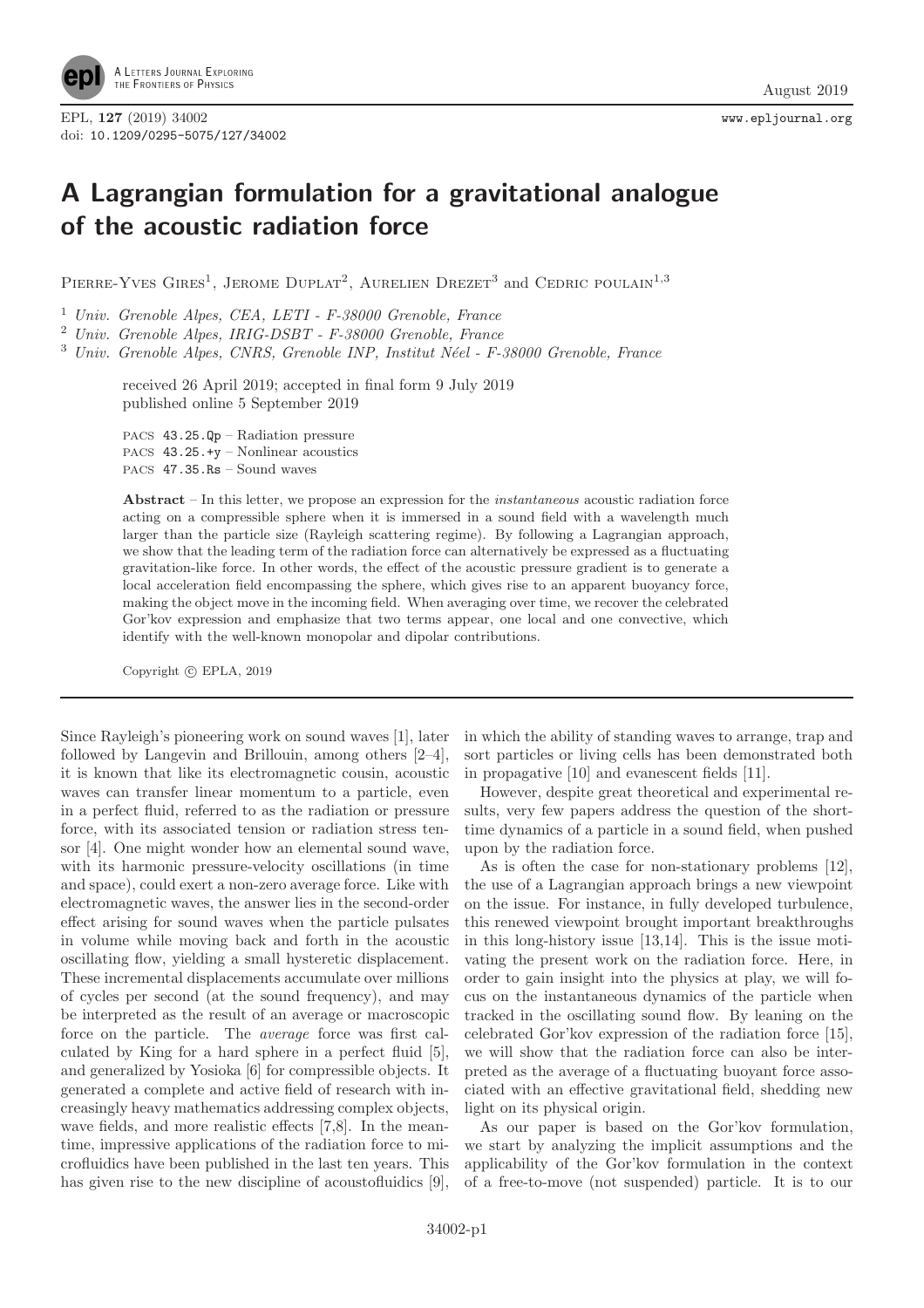knowledge an issue which has not been discussed in detail in the literature so far although it is mostly employed in this context.

Let us consider a compressible particle of varying outer surface  $S_n(t)$  immersed in a inviscid and infinite compressible fluid, in the absence of gravity. The whole system is excited by a time-harmonic acoustic wave of frequency  $f = 1/T$  characterized by its incident Eulerian velocity, pressure and density fields, respectively  $(v_{\text{in}}, p_{\text{in}}, \rho_{\text{in}})$ . The acoustic wavelength  $\lambda_f$  in the fluid is supposed to be much larger than the sphere radius  $a$  (Rayleigh regime):  $a \ll \lambda_f$ . Let us choose a much larger surface S in the far-field region.  $V(t)$  is the control volume V delimited externally by S and internally by  $S_p(t)$ .

In an inviscid fluid, only pressure forces can apply so that a particle at position  $\mathbf{r} = \mathbf{r}_p(t)$  at time t is submitted to the instantaneous (radiation) force:

$$
\mathbf{F}(\mathbf{r}_p(t)) = \int_{S_p(t)} p \mathbf{d}S,\tag{1}
$$

where  $p$  is the *total* pressure field (incident and scattered). and the surface element  $\mathrm{d}S$  is oriented towards the particle. In general, the instantaneous force  $F(t)$  is not known, only its averaged value  $\bar{\mathbf{F}}_{\text{rad}}(\mathbf{r})$ , defined as the averaged radiation force:

$$
\bar{\mathbf{F}}_{\text{rad}}(\mathbf{r}) = \langle \mathbf{F}(\mathbf{r}_p(t)) \rangle, \tag{2}
$$

where  $\langle . \rangle$  is the time-average operator over the time T.

In the general case, the momentum change rate of the fluid volume  $V$  can be written as

$$
\frac{\mathrm{d}}{\mathrm{d}t} \int_{V(t)} \varrho \mathbf{v} \mathrm{d}V = -\int_{S} \mathbf{\Pi} \cdot \mathbf{d}S - \int_{S_p(t)} p \mathbf{d}S, \qquad (3)
$$

where  $\Pi$  is the total momentum density flux tensor defined as  $\Pi_{ij} = p\delta_{ij} + \varrho v_i v_j$ . Averaging eq. (3) over time gives:

$$
\bar{\mathbf{F}}_{\text{rad}} = -\left\langle \frac{\mathrm{d}}{\mathrm{d}t} \int_{V(t)} \varrho \mathbf{v} \mathrm{d}V \right\rangle - \int_{S} \langle \mathbf{\Pi} \rangle \cdot \mathbf{d}S \qquad (4)
$$

$$
= -\int_{S} \langle \Pi \rangle \cdot \mathbf{d}S - \frac{\boldsymbol{P}(T) - \boldsymbol{P}(0)}{T}, \tag{5}
$$

with

$$
\boldsymbol{P}(t) = \int_{V(t)} (\varrho \mathbf{v})(t) \mathrm{d}V. \tag{6}
$$

In order to simplify the problem, let us first assume that the movement of the particle mass center in the sound flow is perfectly periodic in space and time so that the particle mean displacement is exactly zero. This can be achieved by means of an additional external and time independent force, hereafter denoted  $\mathbf{F}^*$ . Hence, we have:

$$
\mathbf{F}^* + \int_{S_p(t)} p \mathbf{n} \mathrm{d}S = m_p \mathbf{\Gamma}(t),\tag{7}
$$

with  $\Gamma$  and  $m_p$  the particle acceleration and mass, respectively.

By averaging over time, it is clear that the force  $\mathbf{F}^*$ must exactly compensate the mean radiation force  $\bar{\mathbf{F}}_{\text{rad}} =$  $\langle \int_{S_p} p n \mathrm{d}S \rangle$  to ensure a zero-mean displacement (or acceleration). Thanks to the additional force, the movement is perfectly periodic in time, so that the term  $\langle \frac{d}{dt} \int_{V(t)} \varrho \mathbf{v} dV \rangle$ cancels. With this assumption of a suspended particle, we recover the expression for the radiation force as used by Gor'kov (first equation of [15]), also in agreement with the assumption of perfect stationarity in the more detailed paper of Settnes and Bruus (see eqs. A1a to A1f of ref. [16]). In this framework, and assuming a small acoustic Mach number  $\varepsilon = \frac{v_{in}}{c_{f_0}}$  (with  $c_{f_0}$  the celerity of sound in the fluid), Gor'kov has used an asymptotic approach to calculate the term  $\langle \Pi \rangle$ . Introducing an exponent  $\alpha$  in order to express the particle size to wavelength ratio as a function of the Mach number as done in [17], and recognizing that the leading term in  $\langle \Pi \rangle$  only depends on the particle monopolar and dipolar contributions, Gor'kov has shown that for a standing incident field the leading term of  $\bar{\mathbf{F}}_{\text{rad}}$ is  $\rho c^2 a^2 O(\varepsilon^{2+\alpha})$  and derives from the acoustic potential  $U(\mathbf{r})$  so that

$$
\bar{\mathbf{F}}_{\text{rad}} \simeq -\int_{S} \langle \Pi \rangle \cdot \mathbf{d}S = -\nabla U(\mathbf{r}),\tag{8}
$$

with 
$$
U(\mathbf{r}) = V_{p0} \left( \frac{f_1}{2} \kappa_{f0} \langle p_{\text{in}}^2 \rangle - \frac{3 f_2}{4} \varrho_{f0} \langle v_{\text{in}}^2 \rangle \right)
$$
 (9)

and 
$$
f_1 = 1 - \tilde{\kappa}
$$
, and  $f_2 = \frac{2(\tilde{\varrho} - 1)}{2\tilde{\varrho} + 1}$ , (10)

 $\tilde{\kappa} = \frac{\kappa_{p0}}{\kappa_{p0}}$  $\frac{\kappa_{p0}}{\kappa_{f0}}$  and  $\tilde{\varrho} = \frac{\varrho_{p0}}{\varrho_{f0}}$  $\frac{\varrho_{p0}}{\varrho_{f0}}$  being, respectively, the equilibrium compressibility and density ratios of the particle over the fluid, while  $V_{p0}$  is the particle rest volume.

Now, in the more general case of a free particle  $(i.e.,$ when  $\mathbf{F}^* = \mathbf{0}$  the particle movement is no longer exactly time-periodic so that a tiny incremental displacement  $\delta(t)$  is added at every sound cycle. Consequently, the fluid momentum is no longer periodic and the momentum term  $\langle \frac{d}{dt} \int_{V(t)} \varrho \mathbf{v} dV \rangle$  is a priori not exactly zero and the total radiation force differs from the Gor'kov expression. In fact, as we show in the Supplemental Material Supplementarymaterial.pdf (SM) (see SM1), the difference between the zero-mean displacement particle and the free-to-move particle yields a correction in terms of forces which is of higher order. Consequently, estimating the force in a Lagrangian approach over the time symmetric trajectory corresponding to a suspended particle is as good, in terms of order of approximation, as relying on the Gor'kov formulation. By using an asymptotic approach detailed below, we are going to derive the expression for an equivalent instantaneous radiation force  $\mathbf{F}_{\text{rad}}(t)$ , so that at the leading order in the Mach number,  $\mathbf{F}(t) = \mathbf{F}_{rad}(t) + \mathbf{f}(t)$ , with f a zero-mean function.

Let us first define the scattered pressure field  $p_s$  as the correction of the incident field required to account for the presence of the particle:

$$
p = p_{\rm in} + p_s. \tag{11}
$$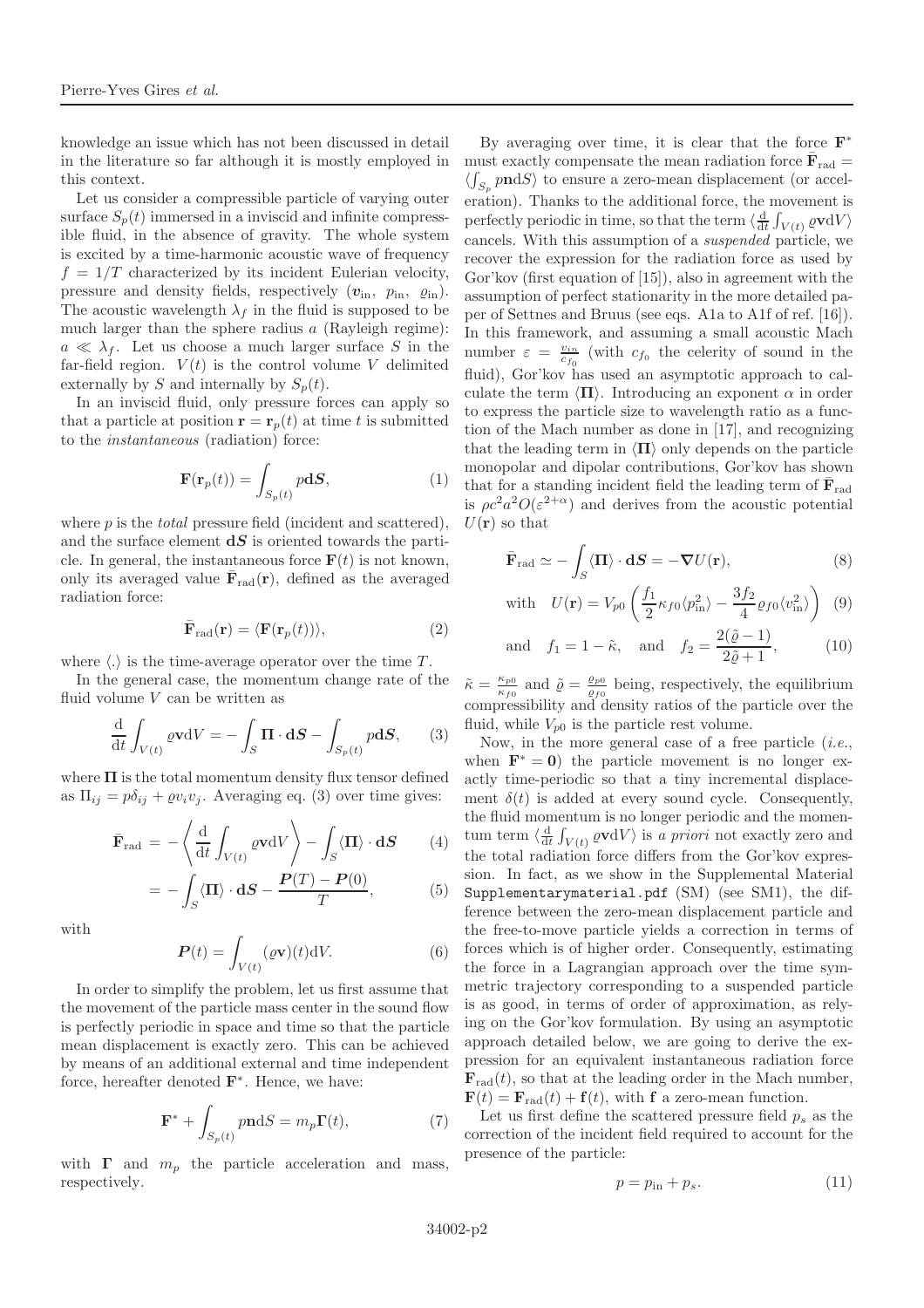From eqs. (1) and (2) it is thus always possible to calculate  $\bar{\mathbf{F}}_{\text{rad}}$  as  $\bar{\mathbf{F}}_{\text{rad}}(\mathbf{r}) = \langle \int_{S_p(t)} (p_{\text{in}} + p_s) \mathbf{d}S \rangle$ . This was the Eulerian approach used in the seminal work of Yosioka [6] in which an expansion equivalent to the one used in optics by Mie for scattering of light by spherical particle was done to deduce eq. (8).

Here, we instead consider a Lagrangian description of the particle in movement in the surrounding fluid. For this purpose, we first make a guess that the motion of the particle is mainly driven by the effect of  $p_{\text{in}}$ . As a first approximation we could be tempted to write  $\bar{\mathbf{F}}_{\text{rad}}(t) =$  $\langle \int_{S_{p,in}(t)} p_{in} dS \rangle$  where  $S_{p,in}(t)$  is the surface of the particle altered only by the effect of  $p_{\text{in}}$  (see SM1 in the SM for a rigorous definition). However, this approximation is in general too crude. Indeed, in the limit case of a fluid particle in fluid, *i.e.*, with  $f_1 = f_2 = 0$ , we get from eqs. (8) and (10) that  $\bar{F}_{rad} = 0$ . This contradicts the elemental fact that, in such a case, for a standing wave,  $\langle \int_{S_{p,in}(t)} p_{in} dS \rangle$  doesn't actually vanish (see SM3 in the SM). Therefore, the expression should be corrected, the simplest one we have found being of the form  $\bar{\mathbf{F}}_{\text{rad}} \simeq \langle \mathbf{F}_a(t) \rangle$  with

$$
\mathbf{F}_a(t) = -\beta(t) \int_{S_{p,in}(t)} p_{in} \mathbf{d}S,\tag{12}
$$

where the specific correction  $\beta(t) = \frac{\rho_p - \rho_f}{\rho_f_0}$  depends on  $\varrho_p(t)$  and  $\varrho_f(t)$ , which are the instantaneous particle and fluid densities in the mere incident field, respectively.  $\mathbf{F}_{a}(t)$  has the peculiar property to cancel at all times for a neutral particle *(i.e.*, when no radiation force is present). Remarkably, we will show that eq. (12) allows us to recover Gor'kov results, *i.e.*, eq.  $(8)$ .

Using the divergence theorem together with the small particle assumption, eq. (12) yields at the leading order:

$$
\mathbf{F}_a(t) = \frac{(\varrho_p - \varrho_f)}{\varrho_{f0}} \nabla p_{\text{in}}(\mathbf{r}_p(t)) V_{p,in}(t).
$$
 (13)

Then, in order to calculate  $\langle \mathbf{F}_a(t) \rangle$ , one must remember that the particle constantly moves in the field. To simplify the present calculations, we can define  $\tilde{\mathbf{F}}_a(\mathbf{r},t)$ , obtained from the expression of  $\mathbf{F}_a(t)$  assuming the particle stands at **r** instead of  $\mathbf{r}_p(t)$  at time t, thus satisfying

$$
\mathbf{F}_a(t) = \tilde{\mathbf{F}}_a(\mathbf{r}_p(t), t). \tag{14}
$$

Defining the initial time  $t = 0$  by  $r_p(0) = r$ , we then have

$$
\mathbf{F}_a(t) \simeq \tilde{\mathbf{F}}_a(\mathbf{r},t) + \left(\mathbf{r}_p(t) - \mathbf{r}_p(0)\right) \cdot \nabla \tilde{\mathbf{F}}_a(\mathbf{r},t). \tag{15}
$$

We identify both a *local* and *convective* contributions, respectively denoted  $\mathbf{F}_a^{\text{loc}}(t)$  and  $\mathbf{F}_a^{\text{conv}}(t)$ , so that

$$
\mathbf{F}_a(t) \simeq \mathbf{F}_a^{\text{loc}}(t) + \mathbf{F}_a^{\text{conv}}(t),\tag{16}
$$

with

$$
\mathbf{F}_{a}^{\text{loc}}(t) = \tilde{\mathbf{F}}_{a} \left( \mathbf{r}, t \right), \tag{17}
$$

and

$$
\mathbf{F}_{a}^{\text{conv}}(t) = \int_{0}^{t} \boldsymbol{v}_{p}(t') \mathrm{d}t' \cdot \boldsymbol{\nabla} \tilde{\mathbf{F}}_{a}(\mathbf{r}, t).
$$
 (18)

The local force can be expressed, keeping terms up to order  $O(\varepsilon^{2+\alpha})$ , as

$$
\mathbf{F}_a^{\text{loc}}(t) = -V_{p0} \left[ -\frac{3}{2} \frac{f_2}{1 - f_2} \mathbf{\nabla} p_{\text{in}} + \kappa_{f0} \frac{f_1}{2} \mathbf{\nabla} p_{\text{in}}^2 \right] (\mathbf{r}, t), \quad (19)
$$

where use of Euler's equation has been made as detailed in the SM.

Averaging the above expression over time yields

$$
\langle \mathbf{F}_a^{\text{loc}}(\mathbf{r}_p(t)) \rangle = -\boldsymbol{\nabla} \left[ V_{p0} \kappa_{f0} \frac{f_1}{2} \langle p_{\text{in}}^2 \rangle \right]. \tag{20}
$$

It is noteworthy that the term in brackets corresponds to the first term (monopolar contribution) of the Gor'kov force potential expressed in eq. (9).

In order to obtain the mean convective term contribution, we start expressing the first order particle velocity  $v_p(t)$  as a function of the incident acoustic velocity field  $v_{\text{in}}$ . The particle being accelerated in the incident sound field of velocity  $v_{\text{in}}(\mathbf{r}, t)$ , the surrounding fluid inertia leads to an added mass effect (see [18]), which first appears at the order  $O(\varepsilon)$ : At this order, Batchelor [19] shows that  $v<sub>n</sub>$  can be expressed as

$$
\dot{\boldsymbol{r}}_p(t) = \boldsymbol{v}_p(t) = (1 - f_2)\boldsymbol{v}_{\rm in}(\boldsymbol{r}_p(t)). \tag{21}
$$

This equation represents the zero-mean trajectory followed by a dense particle in a sound field (at order 1 in Mach). Now, inserting expressions (19) and (21) in eq. (18), we get

$$
\mathbf{F}_{a}^{\text{conv}}(t) = V_{p_0} \frac{3}{2} f_2 \int_0^t \boldsymbol{v}_{\text{in}}(\boldsymbol{r}, t') \mathrm{d}t' \cdot \boldsymbol{\nabla} (\boldsymbol{\nabla} p_{\text{in}}(\boldsymbol{r}, t)) . \tag{22}
$$

After some calculations detailed in SM3 in the SM, involving the linearized Euler equation and an integration by parts, it follows that

$$
\langle \mathbf{F}_a^{\text{conv}}(\mathbf{r}_p(t)) \rangle = -\boldsymbol{\nabla} \left[ -V_{p0} \frac{3f_2}{4} \varrho_{f0} \langle v_{\text{in}}^2 \rangle \right]. \tag{23}
$$

Likewise, the term in brackets is the dipolar contribution of the Gor'kov potential expressed in eq. (9).

Combining the mean local and convective contributions given in eqs. (20) and (23), we obtain, at the leading order,

$$
\bar{\mathbf{F}}_{\text{rad}} \simeq \langle \mathbf{F}_a \left( \mathbf{r}_p(t) \right) \rangle. \tag{24}
$$

 $\mathbf{F}_a(t)$  can thus be identified to the instantaneous radiation force  $\mathbf{F}_{rad}(t)$  defined in eq. (8) in complete agreement with Gor'kov's results. This Lagrangian derivation of the radiation force constitutes the first main finding of this letter.

The second important result, that we will now discuss, concerns the physical interpretation of this radiation force.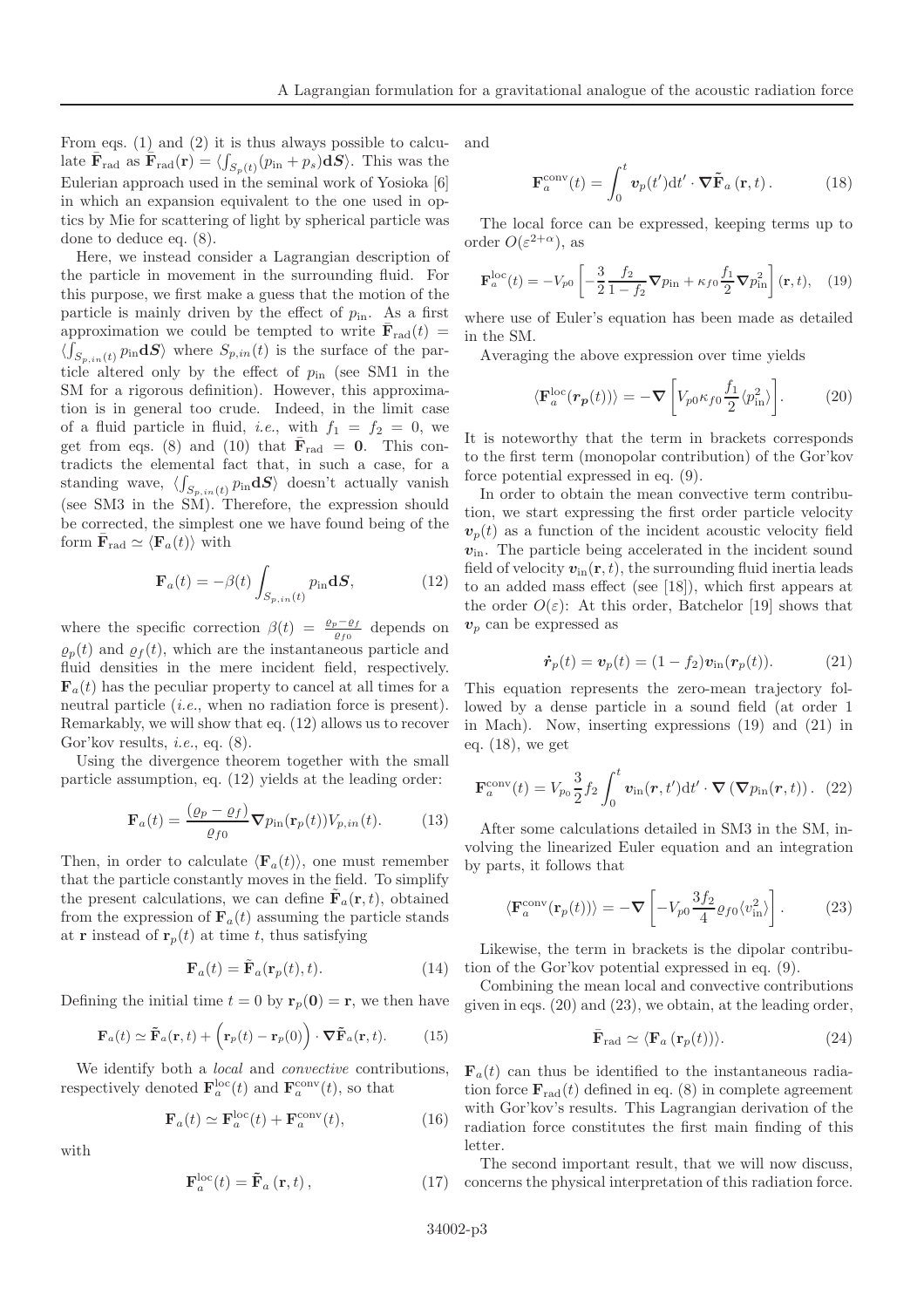

Fig. 1: Time sequence of a particle over one period T of a standing wave propagating along the (vertical) x-axis. It illustrates the radiation force as a gravity-like effect for two representative cases plotted according to eq. (25): (a) a compressible and neutrally buoyant particle and (b) a dense and iso-compressible particle. The green dashed line is the trajectory the particle would follow as a fluid particle, and the blue dashed line is the actual one. In case (b) is also added in magenta the trajectory the particle would have without the added-mass effect. The sphere volume is filled with grey color, its equilibrium shape being delimited with the black dotted line. As it plays no role in the second case, we chose to represent an incompressible particle. Below each sequence, both the local relative density shift  $\Delta\varrho/\varrho$  and the acoustic gravity component  $g_{in,x}$  are plotted to aid the interpretation. See the text for a more detailed step-by-step explanation.

For this purpose we introduce an effective gravitation field  $g_{\rm in}=\frac{\nabla \dot{p}_{\rm in}}{\rho_{f0}}$  $\frac{\mathcal{S}_{\text{Pin}}}{\rho_{f0}}$  and a relative density  $\Delta \rho = \rho_p - \rho_f$  in eq. (13) and eq. (24), which leads to

$$
\bar{\mathbf{F}}_{\rm rad} = \langle \Delta \varrho V_p \mathbf{g}_{\rm in} \rangle. \tag{25}
$$

The radiation force can thus be understood as the leading term in the mean force which would result from a gravitational field modulation equal to  $g_{\text{in}}(t)$ . In other words,  $\mathbf{F}_{a}(t)$  can be seen as a *fluctuating* apparent weight, resulting from the combination of two oscillating quantities:

- a forcing effect: an incident acoustic gravity-like acceleration field  $g_{\text{in}}(\mathbf{r}, t)$ ;
- a response effect: owing to their compressibility, both the particle volume and the fluid densities oscillate at the forcing frequency, rendered by the relative density term  $\Delta \varrho V_p = \frac{\Delta \varrho}{\varrho_p} m_p$  ( $m_p$ : constant particle mass).

By analogy with the buoyancy force  $(i.e.,$  Archimedes' law), arising when a particle has a density or compressibility different from the fluid in which it is immersed, the oscillating force  $\mathbf{F}_a(t)$  is equivalent to a rapidly fluctuating "acoustic gravitational force". As we have shown, the time-average of this force, taking both the temporal and spatial structure of the field into account, leads to the classic radiation force expressed by Gor'kov for standing waves. Our conclusion is also in agreement with Gor'kov's work for progressive wave for which the radiation force is expected to be zero at this order as well.

We will now give a comprehensive picture of the physics at play in the gravitation-like force, considering a particle in a plane standing wave  $p_{\text{in}} = -p_0 \cos(\omega t) \cos(kx)$ , with  $k = 2\pi/\lambda$  and  $\omega = kc_{f0}$  the wave number and angular frequency of the wave, respectively. As explained above, the acoustic gravitational effect results from two contributions: a local one, associated with the oscillation of the particle apparent mass  $m_p(1-\frac{\rho_f}{\rho_g})$  $\frac{\varrho_f}{\varrho_p}$  in the acoustic gravitation field, and a convective one, linked to the local exploration of the field by the oscillating particle. Let us now separate both contributions by considering two limit cases for a particle initially located between a pressure antinode (at  $x = 0$ ) and the nearest node in the  $x > 0$ region (see fig. 1).

Case a: a neutrally buoyant but compressible particle. We first consider a particle both neutrally buoyant ( $\rho_{p0} =$  $\rho_{f0}$ ) and more compressible than the fluid ( $\kappa_{p0} > \kappa_{f0}$ , *i.e.*,  $f_1 < 0$ . In this case, only the local contribution remains as the convective term vanishes  $(f_2 = 0)$ . Let us figure out the particle movement over a time period  $T$ . The sinusoidal green dashed line in fig. 1(a) represents the movement of a *fluid* particle in the sound wave, which is also, at leading order, the particle movement since  $f_2 = 0$ so that  $v_p = (1-f_2)v_{\text{in}} = v_{\text{in}}$  (no added mass effect comes into play in this case).

At time  $t = 0$ , the pressure gradient is such that  $g_{\text{in}}$ is oriented downward<sup>1</sup> . The particle is compressed and hence denser than the hosting fluid at its location, so that it plunges downwards. At  $t = T/4$ , the pressure is zero, the particle thus follows the non perturbed trajectory (no radiation force). At  $t = T/2$ , the pressure gravity reverses but the particle also expands, so that it is 'lighter' and thus keeps sinking. At  $t = 3T/4$  it follows the same trajectory (no force). Overall, the acoustic gravity is always out of

 $1$ For the sake of conciseness, we will abusively use the terms up (towards  $x > 0$ ) and down (towards  $x < 0$ ), assuming the classical paper reading orientation on the Earth.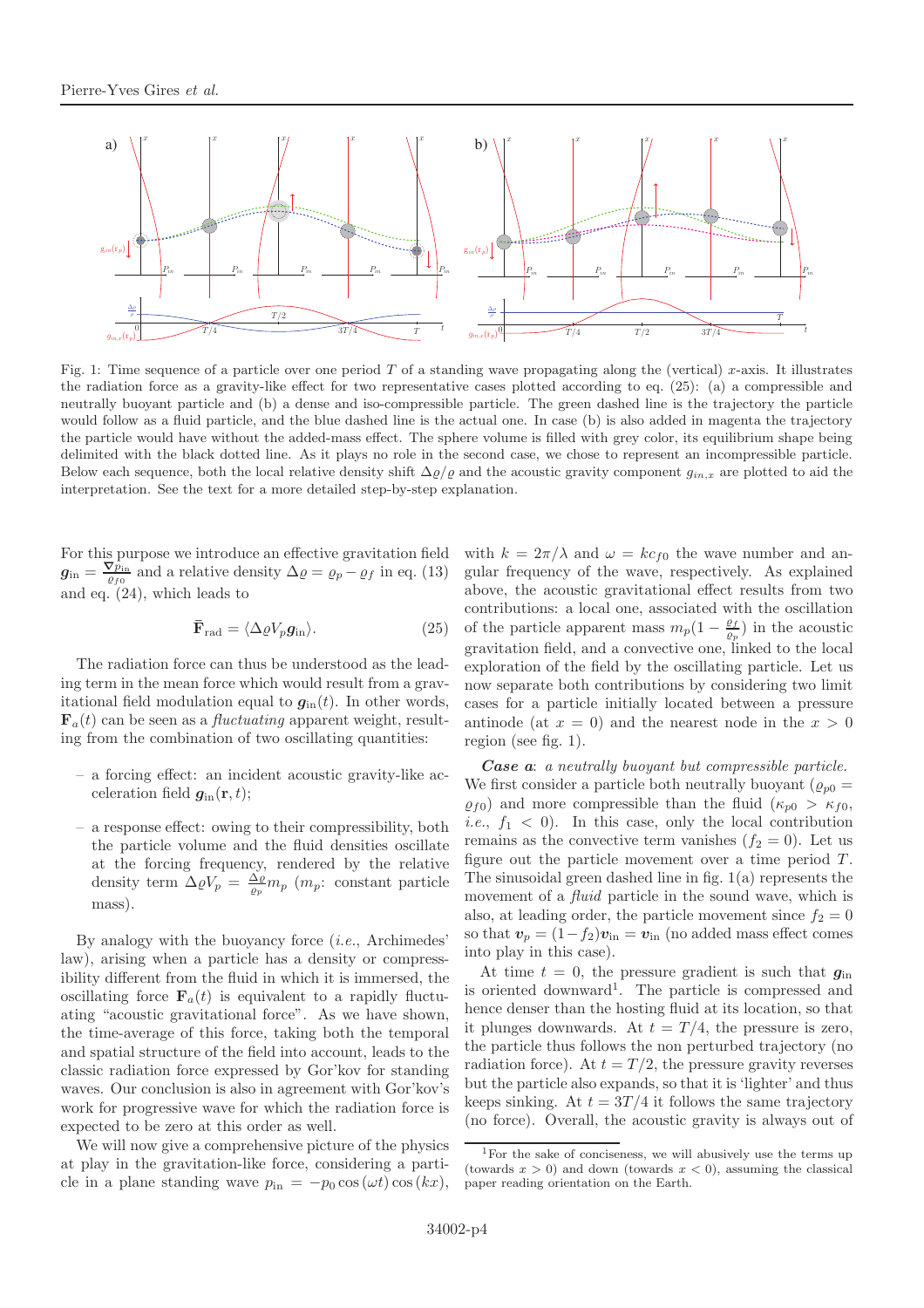phase with the density shift: for the whole period, the particle keeps "falling" towards the pressure antinode at  $x = 0$  and the instantaneous radiation force maintains the same orientation.

Case b: an iso-compressible particle, denser than the fluid. We now consider a particle iso-compressible  $(f_1 = 0)$  but denser than the hosting fluid  $(f_2 > 0)$ , also located between  $x = 0$  and  $x = \pi/k$ , as shown in fig. 1(b). To the green fluid particle trajectory is now added the flattened magenta dashed line, which represents the trajectory the particle would follow if only added-mass effect would apply. First, the particle dynamic is such that it plunges between  $t = 0$  and  $t = T/4$  since it is denser than the fluid in a downward gravity field. However, at  $t = T/2$ , the gravity field reverses so that the particle rises. Here, the point is that the gravity field (or acoustic pressure gradient) being larger at the location where the particle is at  $T/2$  than at  $t = 0$ , the radiation force over the cycle does not balance symmetrically. On average, a net upward radiation force (toward the nearest node) is exerted upon the particle.

It is noteworthy that in this case, the effect of the added mass is to alter (with a factor  $(1 - f_2)$ ) the particle trajectory obtained by integrating  $v_p = (1 - f_2)v_{\text{in}}$ . In other words, the "landscape" explored by the particle determines the hysteretic values of the gravity field that the particle will encounter at extremal positions and henceforth contributes to its amplitude. In the convective (or 'landscape') effect, we note that the radiation force reverts within a cycle while it is not the case in the local one, where it maintains the same orientation.

In conclusion, the time-resolved Lagrangian approach turns out to be another way to interpret both the timeaveraged scattered contributions (monopolar and dipolar scattering terms) appearing in the Gor'kov potential of the averaged radiation force. Equation (25) gives a clear interpretation (see fig. 1) of the acoustically induced buoyancy effect, from which both terms are derived: i) a local term, originating from the compressibility ratio, a neutrally buoyant particle alternatively sinking and floating within the time varying acoustic field, and ii) a convective one, a denser but iso-compressible particle encountering a stronger instantaneous force as it approaches pressure nodes where the pressure gradient is the largest. Overall, it shows that the radiation force has the structure of an inertial force in an *equivalent* gravity acceleration field created by the acoustic pressure gradients in the fluid. Therefore, it is possible to consider the acoustic radiation force as a "centrifugal" force. This idea is indeed reinforced by the ability of the acoustic radiation force to sort particles according to their size, density and compressibility ratios (acoustophoresis [9]), which is reminiscent of centrifugal forces. Correlatively, our findings may also shed new light on the ability of the radiation force to universally deform interfaces [20], or to separate miscible fluids of different densities, as evidenced by different groups [21–23].

As a perspective, we hope our work will stimulate future experimental investigations in the direction of ultrafast tracking of the time resolved particle's dynamic in a sound field.

Beyond acoustics, one may wonder how this approach could be transposed to other types of waves such as electromagnetic waves, transverse waves on a string or surface waves  $(e,q, \text{ in hydrodynamic quantum analogs})$ involving walking droplets bouncing on a vibrating bath [24]) for which a radiation force also arises. Finally, our work reveals the emergence of a gravitational field from a wavy background pushing an object (thus flowing in a quiescent fluid). For that reason, this result could have been expected from the point of view of acoustical analogs of blackholes [25] for which it is known that an acoustical field superimposed on a flowing fluid yields the curved space-time metric of the general relativity [26]. Hence, and more prospectively, the similarity of both issues suggests for the future to address the problem of acoustical analogs with a point of view centered around the radiation force phenomenon.

∗∗∗

This work was supported by recurrent funding from the Commissariat `a l'Energie Atomique et aux Energies Alternatives (CEA) and specific fundings through the CARNOT program (LETI institute, ABCDE grant for P-YG postdoctoral fellowship).

#### REFERENCES

- [1] Rayleigh L., London, Edinburgh, Dublin Philos. Mag. J. Sci., **3** (1902) 338.
- [2] CHU B.-T. and APFEL R. E., J. Acoust. Soc. Am.,  $72$ (1982) 1673.
- [3] MCINTYRE M., *J. Fluid Mech.*, **106** (1981) 331.
- [4] BRILLOUIN L., *J. Phys. Radium*, **6** (1925) 337.
- [5] King L. V., Proc. R. Soc. London A: Math. Phys. Eng. Sci., 147 (1934) 212.
- [6] YOSIOKA K. and KAWASIMA Y., Acta Acustica united with Acustica, 5 (1955) 167.
- [7] Johnson K. A., Vormohr H. R., Doinikov A. A., BOUAKAZ A., SHIELDS C. W., LÓPEZ G. P. and DAYTON P. A., Phys. Rev. E, 93 (2016) 053109.
- [8] Baresch D., Thomas J.-L. and Marchiano R., The J. Acoust. Soc. Am., 133 (2013) 25.
- [9] Bruus H., Dual J., Hawkes J., Hill M., Laurell T., Nilsson J., Radel S., Sadhal S. and Wiklund M., Lab Chip, 11 (2011) 3579.
- [10] Augustsson P., Karlsen J. T., Su H.-W., Bruus H. and VOLDMAN J., Nat. Commun., 7 (2016) 11556.
- [11] Aubert V., Wunenburger R., Valier-Brasier T., Rabaud D., Kleman J.-P. and Poulain C., Lab Chip, 16 (2016) 2532.
- [12] COWLEY S. J., VAN DOMMELEN L. L. and LAM S. T., Philos. Trans. R. Soc. London, Ser. A: Phys. Eng. Sci., 333 (1990) 343.